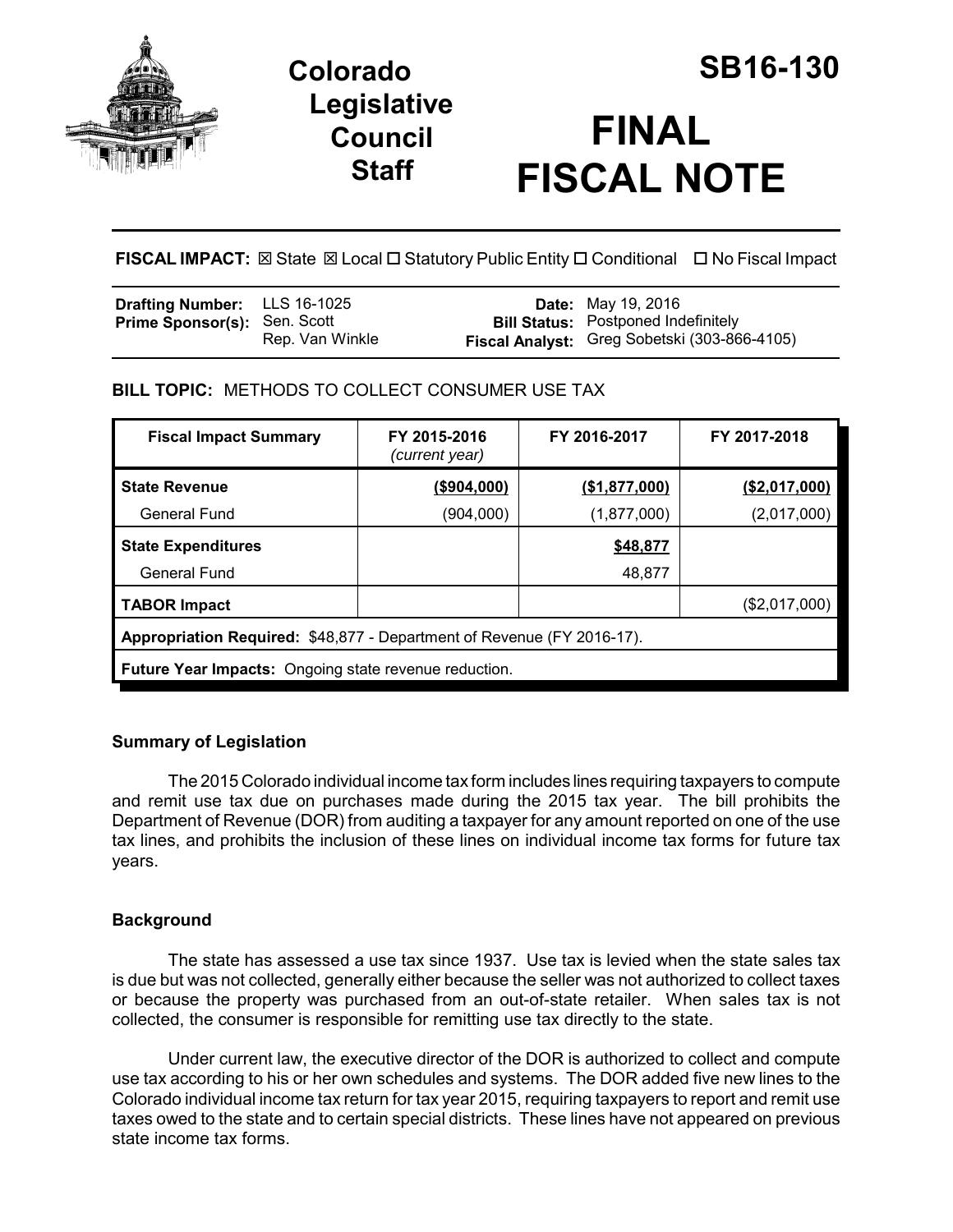May 19, 2016

#### **State Revenue**

The bill reduces state General Fund revenue by \$904,000 in the current FY 2015-16, \$1,877,000 in FY 2016-17, \$2,017,000 in FY 2017-18, and similar amounts in subsequent years. The estimate for FY 2015-16 represents a half-year impact.

*Assumptions.* The bill is assumed to reduce General Fund use tax revenue beginning in tax year 2016. Through March 2, 2016, the DOR had received and processed 824,115 individual income tax returns for tax year 2015, assumed to represent approximately 30.8 percent of the total population of returns. Use taxes were remitted on 2.4 percent of returns, with the average taxpayer reporting use tax remitting \$26.84. These figures are assumed to be representative of the total population of use taxpayers and use tax payments for tax year 2015. For 2016 and subsequent tax years, the revenue reduction is grown by the December 2015 LCS sales tax revenue forecast. It is assumed that the percentage of taxpayers reporting use tax collections on their state income tax forms will remain consistent with the 2015 rate in future years.

The bill is not expected to affect state use tax revenue for tax year 2015. The revenue reduction for the current FY 2015-16 represents a half-year impact for the revenue reduction expected for tax year 2016.

#### **TABOR Impact**

This bill reduces state revenue from use taxes, which will reduce the amount of money required to be refunded under TABOR. TABOR refunds are paid out of the General Fund. A TABOR refund obligation is not expected for FY 2015-16 or FY 2016-17. Since the bill reduces both revenue to the General Fund and the refund obligation by equal amounts, there is no net impact on the amount of money available in the General Fund for the budget. However, the bill will reduce money available for the General Fund budget in the future during years the state does not collect money above the TABOR limit.

#### **State Expenditures**

This bill will increase state General Fund expenditures by \$48,877 in FY 2016-17 only. Expenditures are summarized in Table 1 and detailed below.

| Table 1. Expenditures Under SB16-130    |            |            |  |  |  |
|-----------------------------------------|------------|------------|--|--|--|
| <b>Cost Components</b>                  | FY 2016-17 | FY 2017-18 |  |  |  |
| <b>Computer Programming and Testing</b> | \$47,677   |            |  |  |  |
| Document Management                     | 1.200      |            |  |  |  |
| <b>TOTAL</b>                            | \$48,877   | 50         |  |  |  |

*Department of Revenue.* This bill requires changes to the DOR's GenTax software system. Changes are programmed by a contractor at a rate of \$200 per hour. The changes in this bill, including removal of the use tax lines from the individual income tax form and associated data mapping, are expected to increase General Fund expenditures by \$40,000, representing 200 hours of programming. All GenTax programming changes are tested by department staff. Testing for